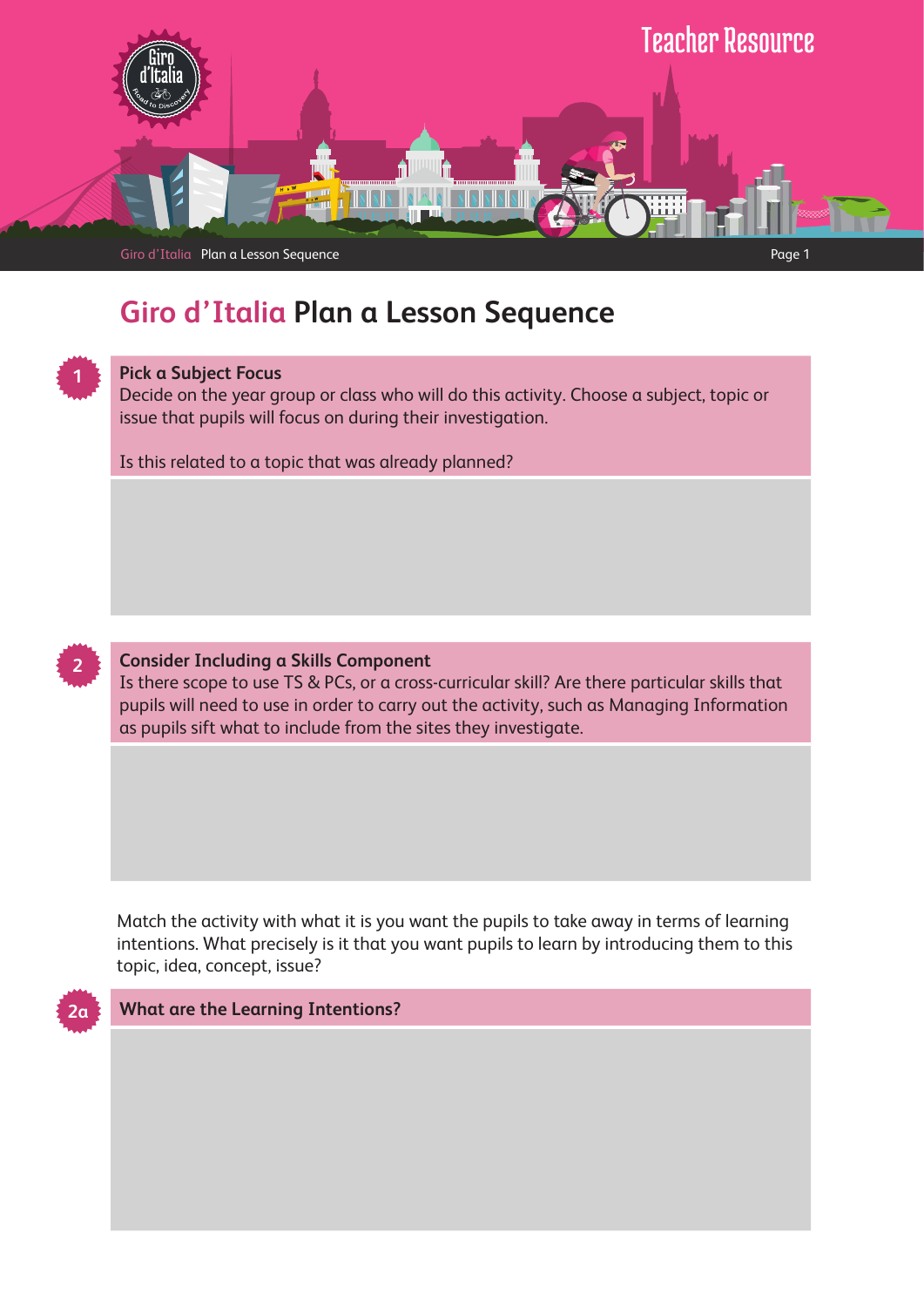

Decide what the pupils will make or do as they work through the activity. There may be more than one output, or different groups might make separate parts.



# **Possible end products**

Match one or more of the suggested contexts with a particular outcome.



## **Starting points:**

What's the detail of the activity, and where do you get going first? Pick one of the suggestions or customise to suit yourself.

**Beginning** What do you need to do first?

**Half way through** What needs to be in place before making a final version?

**End** What should be ready when it's finished? Is there one outcome or several?